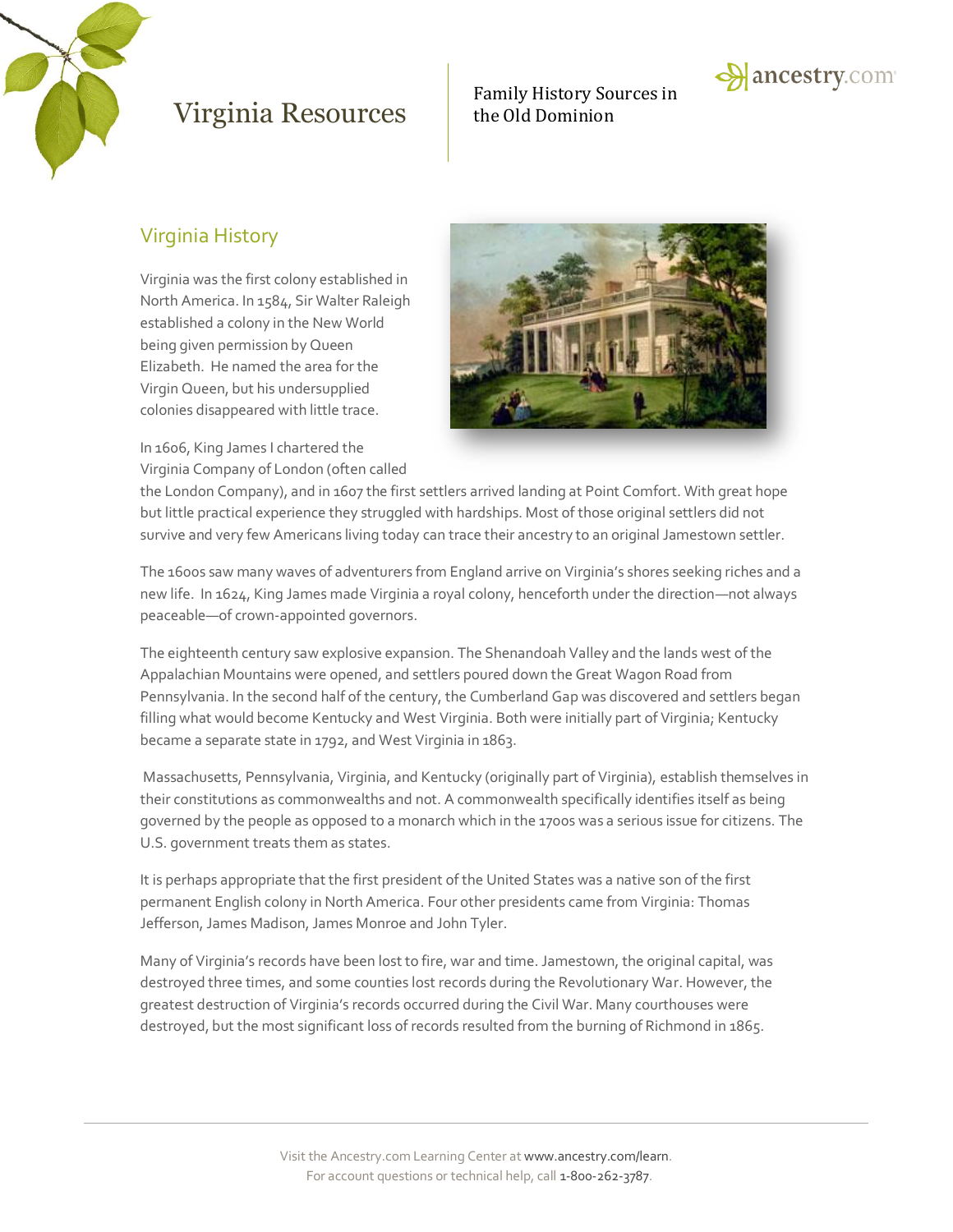

# Family History Sources in



#### VIRGINIA CENSUSES

The first Virginia census is dated 16 February 1624 and is a list of the names of persons living in Virginia and the names of those who died since April 1623. The colony conducted a second census in January and February 1625. Another census was conducted in 1634, but is apparently lost.

Although census enumerations were taken in Virginia in 1790 and 1800, these records were destroyed except for the 1800 enumerations of Accomack and Louisa counties. Tax lists from 1787 offer a substitute for the 1790 census.

The remaining censuses are mostly complete and are available for each census year except for 1890 much of which has been destroyed. For those conducting research in West Virginia, it is important to remember, West Virginia was part of Virginia until 1863 and its citizens are found in the Virginia census records from 1810 until 1860.

Most states in U.S. are made up of counties, but Virginia's constitution allows for counties and independent cities which are not part of a specific county. There are 38 independent cities in the state. A few other states have independent cities, but most are found in Virginia. In U.S. census enumerations, independent cities are treated as counties. Independent cities have their own courts and court records and you should search for your ancestors there as well as in county records.

Ancestry.com has several "reconstructed" collections that help fill the gap of missing census records:

- [U.S. Census Reconstructed Records, 1660-1820](http://search.ancestry.com/search/db.aspx?dbid=2234)
- Heads of families at the first census of the United States taken in [the year 1790. : records of the state enumerations, 1782 to 1785](http://search.ancestry.com/search/db.aspx?dbid=29425)

#### SIGNIFICANT DATES (THROUGH 1960)

- **1607** The first permanent settlement was established in Jamestown by the English **1990 16,986,335**
- **1624** King James makes Virginia a royal colony
- **1640** English Quakers arrive
- **1662** Church of English law established
- **1685** French Huguenots began arriving settling mostly in Henrico County
- **1700** Hundreds of Huguenots settled along the James River
- **1714-1717** Lutherans from Germany settled in Essex County

| Population |           |  |
|------------|-----------|--|
| 1790       | 691, 737  |  |
| 1800       | 807,557   |  |
| 1810       | 877,683   |  |
| 1820       | 938,261   |  |
| 1830       | 1,044,054 |  |
| 1840       | 1,025,227 |  |
| 1850       | 1,119,348 |  |
| 1860       | 1,219,630 |  |
| 1870       | 1,225,163 |  |
| 1880       | 1,512,565 |  |
| 1890       | 1,655,980 |  |
| 1900       | 1,854,184 |  |
| 1910       | 2,061,612 |  |
| 1920       | 2,309,187 |  |
| 1930       | 2,421,851 |  |
| 1940       | 2,677,773 |  |
| 1950       | 3,318,689 |  |
| 1960       | 3,966,949 |  |
|            |           |  |

**1970 11,196,730**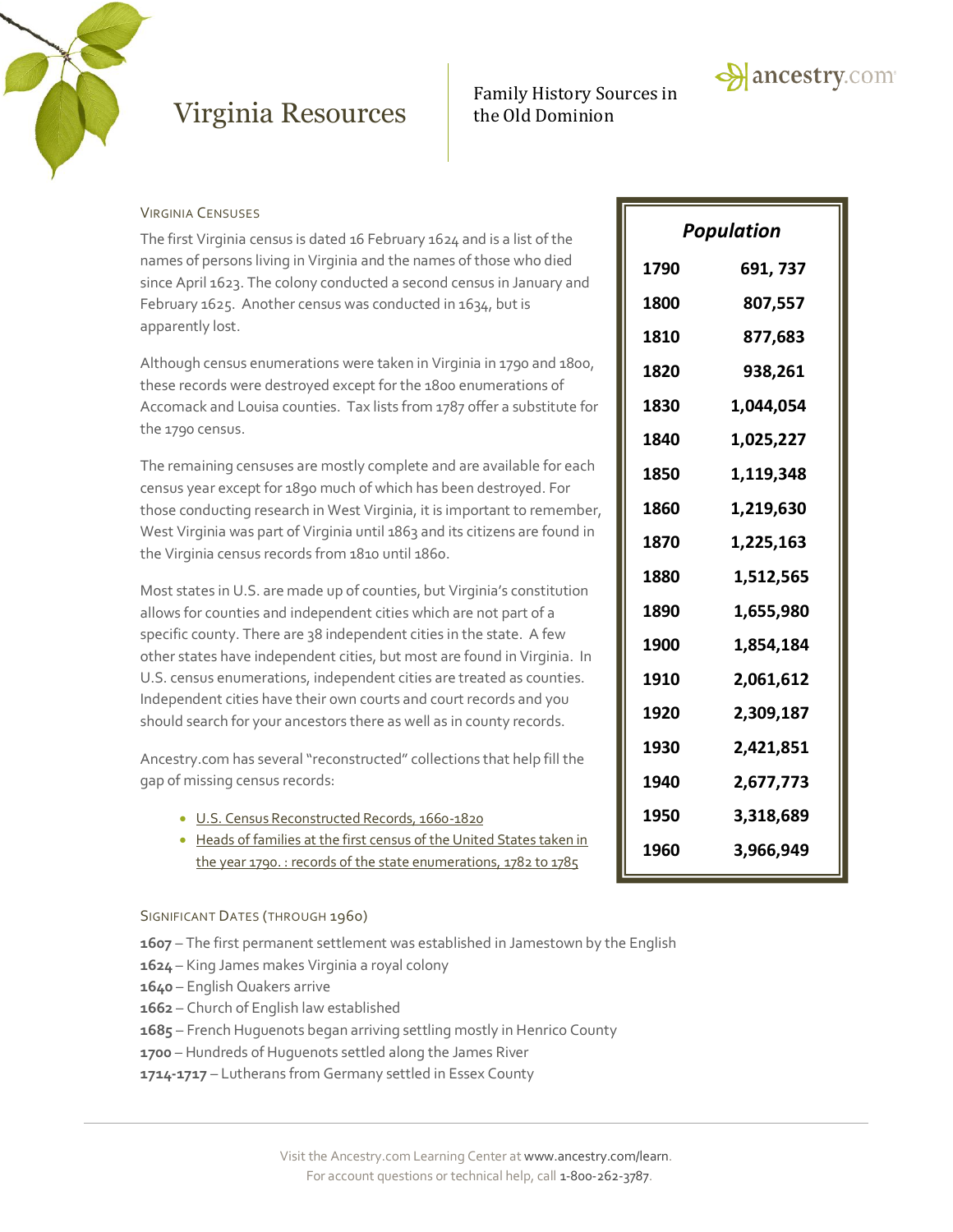



– Virginia Government allows families to live rent-free for ten years on land owned by the state.

**1726 -1736**– Pennsylvanian Germans and Scots Irish settled in Shenandoah Valley; Protestants from New Jersey, Maryland and Delaware settled there as well.

- Scottish, Irish, Welsh and German pioneers settle the western portions of Virginia.
- Yellow fever epidemic
- Williamsburg capital is destroyed by fire
- George Washington leads militia in battle as the French and Indian War starts
- French and Indian War ends

 – King George III institutes the Stamp Act. Colonists must buy stamps for newspapers, calendars, and marriage licenses

 – George Washington and Patrick Henry attend the first Continental Congress as representatives for Virginia

 – Thomas Jefferson, a delegate for Virginia writes the Declaration of Independence. Virginia adopts its first constitution

– Capital is moved from Williamsburg to Richmond

- General Cornwallis surrenders at Yorktown
- Ceded western part of territory to the U.S.

 – Statute of Religious Freedom passes. Virginians have the right to choose their own religion and church.

- **1788** Virginia becomes the 10<sup>th</sup> U.S. State.
- Influenza epidemic
- Nat Turner leads slave rebellion against plantation owners. He is captured and hanged.
- John Brown, an abolitionist leads the raid on Harper's Ferry to steal weapons. Robert E Lee assists in capturing him.
- Virginia secedes from the Union and becomes part of the Confederacy.
- West Virginia formed from 50 of Virginia's counties.
- Robert E. Lee surrenders to Ulysses S. Grant at Appomattox ending the Civil War. The 13th amendment is ratified abolishing slavery.
- Valuable coal deposits are discovered.
- Virginia rejoins the Union.
- Reconstruction ended
- The Virginia constitution is amended to require school segregation.
- Major African-American migration into Norfolk
- Major African-American migration into southwestern Virginia
- **1920** 19<sup>th</sup> Amendment passed give women the right to vote.
- **1941-1943** Pentagon is built in Arlington
- **– 1948** African-American parents and students fight for equality in Virginia schools.
- School desegregation begins with an African-American student enrolling at the University of Virginia law school
- Segregation declared unconstitutional.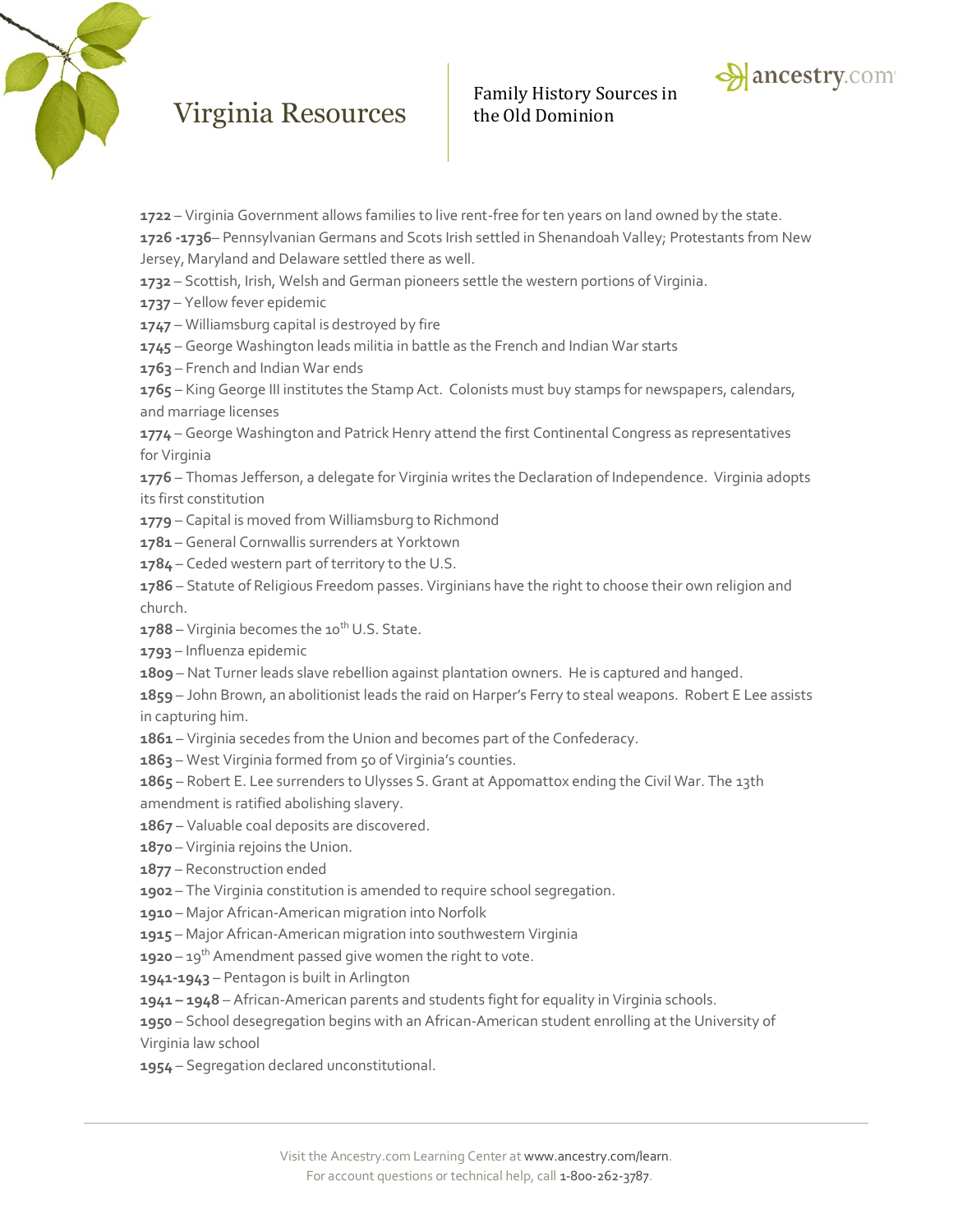

Family History Sources in



#### VIRGINIA VITAL RECORDS

Virginia registration of births, deaths, and marriages began on a county level in 1853 and continued until 1896. Many counties abandoned registration during the Civil War, or recorded only a small percentage of events. Marriage bonds and licensing were in place from the 1600s in Virginia, though are sporadic and fragmented. They are usually found among the county levels of records, and are often published.

Except in some independent cities, records were not kept between 1896 and 14 June 1912, when statewide registration of vital statistics began. Early records between the years 1853–1896 have been microfilmed and are available at The Library of Virginia and other sources.

#### VIRGINIA VITAL RECORDS ON ANCESTRY.COM

- [Virginia Vital Records](http://search.ancestry.com/search/db.aspx?dbid=48647)
- [Virginia, Marriages, 1660-1800](http://search.ancestry.com/search/db.aspx?dbid=3002)
- [Virginia, Marriage Records, 1700-1850](http://search.ancestry.com/search/db.aspx?dbid=3143)
- [Virginia, Marriages, 1740-1850](http://search.ancestry.com/search/db.aspx?dbid=3723)
- [Virginia Marriages, 1851-1929](http://search.ancestry.com/search/db.aspx?dbid=4498) an[d Virginia Marriages, 1851-1929](http://search.ancestry.com/search/db.aspx?dbid=3976)
- [Virginia, Marriages of the Northern Neck of Virginia, 1649-1800](http://search.ancestry.com/search/db.aspx?dbid=5063)
- **.** [Virginia County Records, Volume VII](http://search.ancestry.com/search/db.aspx?dbid=6286)
- **[English Duplicates of Lost Virginia Records](http://search.ancestry.com/search/db.aspx?dbid=48412)**
- **[Early Records, Hampshire County, Virginia](http://search.ancestry.com/search/db.aspx?dbid=48416)**
- [Virginia, Deaths and Burials Index, 1853-1917](http://search.ancestry.com/search/db.aspx?dbid=2558)
- [Web: Newport News, Virginia, Daily Press Obituary Index, 1898-1988](http://search.ancestry.com/search/db.aspx?dbid=70484)
- [Web: Virginia, Find A Grave Index, 1607-2012](http://search.ancestry.com/search/db.aspx?dbid=70635)

#### VIRGINIA MILITARY RESOURCES ON ANCESTRY.COM

Virginia's citizens have played a part in every roll in military actions starting with Colonial Wars (1 622– 1763) and continuing on through the Revolutionary War (1775-1781), the War of 1812 (1812-1815), the Mexican American War (1846-1848), the Spanish American War (1898), the Civil War (1861-1865) and both World Wars.

- [Colonial Soldiers of the South, 1732-1774](http://search.ancestry.com/search/db.aspx?dbid=49108)
- [Virginia Colonial Militia, 1651-1776](http://search.ancestry.com/search/db.aspx?dbid=4596)
- [Virginia's Colonial Soldiers](http://search.ancestry.com/search/db.aspx?dbid=48434)
- [Virginia Militia in the Revolutionary War](http://search.ancestry.com/search/db.aspx?dbid=3076)
- [Virginia Soldiers of 1776](http://search.ancestry.com/search/db.aspx?dbid=48645)
- [Virginia Navy in the Revolution](http://search.ancestry.com/search/db.aspx?dbid=3196)
- **[Historical Register of Virginians in the Revolution](http://search.ancestry.com/search/db.aspx?dbid=48423)**
- **[Revolutionary War Records: Virginia](http://search.ancestry.com/search/db.aspx?dbid=48615)**
- [Virginia Militia in the War of 1812, Vol. I](http://search.ancestry.com/search/db.aspx?dbid=48441) and [Virginia Militia in the War of 1812, Vol. II](http://search.ancestry.com/search/db.aspx?dbid=48442)
- [U.S., Confederate Soldiers Compiled Service Records, 1861-1865](http://search.ancestry.com/search/db.aspx?dbid=2322)